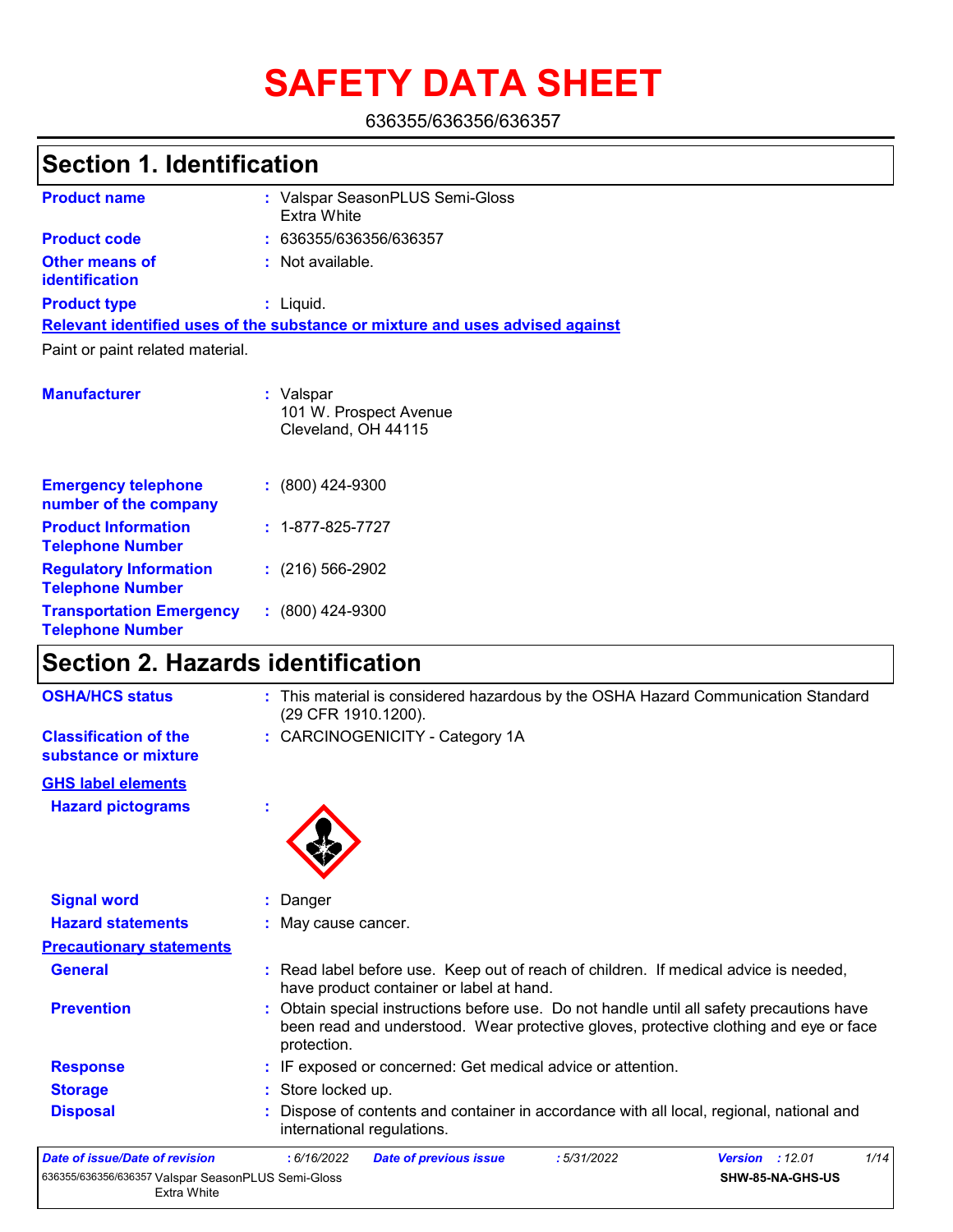# **Section 2. Hazards identification**

| <b>Supplemental label</b><br>elements      | WARNING: This product contains chemicals known to the State of California to cause<br>cancer and birth defects or other reproductive harm. Adequate ventilation required when<br>sanding or abrading the dried film. If Adequate ventilation cannot be provided wear an<br>approved particulate respirator (NIOSH approved). Follow respirator manufacturer's<br>directions for respirator use. DELAYED EFFECTS FROM LONG TERM<br>OVEREXPOSURE. Abrading or sanding of the dry film may release Crystalline Silica<br>which has been shown to cause lung damage and cancer under long term exposure. |
|--------------------------------------------|------------------------------------------------------------------------------------------------------------------------------------------------------------------------------------------------------------------------------------------------------------------------------------------------------------------------------------------------------------------------------------------------------------------------------------------------------------------------------------------------------------------------------------------------------------------------------------------------------|
|                                            | Please refer to the SDS for additional information. Keep out of reach of children. Do not<br>transfer contents to other containers for storage.                                                                                                                                                                                                                                                                                                                                                                                                                                                      |
| <b>Hazards not otherwise</b><br>classified | : None known.                                                                                                                                                                                                                                                                                                                                                                                                                                                                                                                                                                                        |

# **Section 3. Composition/information on ingredients**

| Substance/mixture                              | : Mixture        |
|------------------------------------------------|------------------|
| <b>Other means of</b><br><i>identification</i> | : Not available. |

### **CAS number/other identifiers**

| Ingredient name                 | % by weight | <b>CAS number</b> |
|---------------------------------|-------------|-------------------|
| Titanium Dioxide                | 1≥10 - ≤25  | 13463-67-7        |
| l Zinc Oxide                    | l≤3         | 1314-13-2         |
| Heavy Paraffinic Oil            | ∣≤1         | 64742-65-0        |
| Cristobalite, respirable powder | $\leq 0.3$  | 14464-46-1        |

Any concentration shown as a range is to protect confidentiality or is due to batch variation.

**There are no additional ingredients present which, within the current knowledge of the supplier and in the concentrations applicable, are classified and hence require reporting in this section.**

**Occupational exposure limits, if available, are listed in Section 8.**

### **Section 4. First aid measures**

| <b>Description of necessary first aid measures</b> |                                                                                                                                                                                                                                                                                                                                                                                                                                                                                                                                                                                                                                                                                   |
|----------------------------------------------------|-----------------------------------------------------------------------------------------------------------------------------------------------------------------------------------------------------------------------------------------------------------------------------------------------------------------------------------------------------------------------------------------------------------------------------------------------------------------------------------------------------------------------------------------------------------------------------------------------------------------------------------------------------------------------------------|
| Eye contact                                        | : Immediately flush eyes with plenty of water, occasionally lifting the upper and lower<br>eyelids. Check for and remove any contact lenses. Continue to rinse for at least 10<br>minutes. Get medical attention.                                                                                                                                                                                                                                                                                                                                                                                                                                                                 |
| <b>Inhalation</b>                                  | : Remove victim to fresh air and keep at rest in a position comfortable for breathing. If<br>not breathing, if breathing is irregular or if respiratory arrest occurs, provide artificial<br>respiration or oxygen by trained personnel. It may be dangerous to the person providing<br>aid to give mouth-to-mouth resuscitation. Get medical attention. If unconscious, place<br>in recovery position and get medical attention immediately. Maintain an open airway.<br>Loosen tight clothing such as a collar, tie, belt or waistband.                                                                                                                                         |
| <b>Skin contact</b>                                | : Flush contaminated skin with plenty of water. Remove contaminated clothing and<br>shoes. Wash contaminated clothing thoroughly with water before removing it, or wear<br>gloves. Continue to rinse for at least 10 minutes. Get medical attention. Wash clothing<br>before reuse. Clean shoes thoroughly before reuse.                                                                                                                                                                                                                                                                                                                                                          |
| <b>Ingestion</b>                                   | : Wash out mouth with water. Remove dentures if any. If material has been swallowed<br>and the exposed person is conscious, give small quantities of water to drink. Stop if the<br>exposed person feels sick as vomiting may be dangerous. Do not induce vomiting<br>unless directed to do so by medical personnel. If vomiting occurs, the head should be<br>kept low so that vomit does not enter the lungs. Get medical attention. Never give<br>anything by mouth to an unconscious person. If unconscious, place in recovery position<br>and get medical attention immediately. Maintain an open airway. Loosen tight clothing<br>such as a collar, tie, belt or waistband. |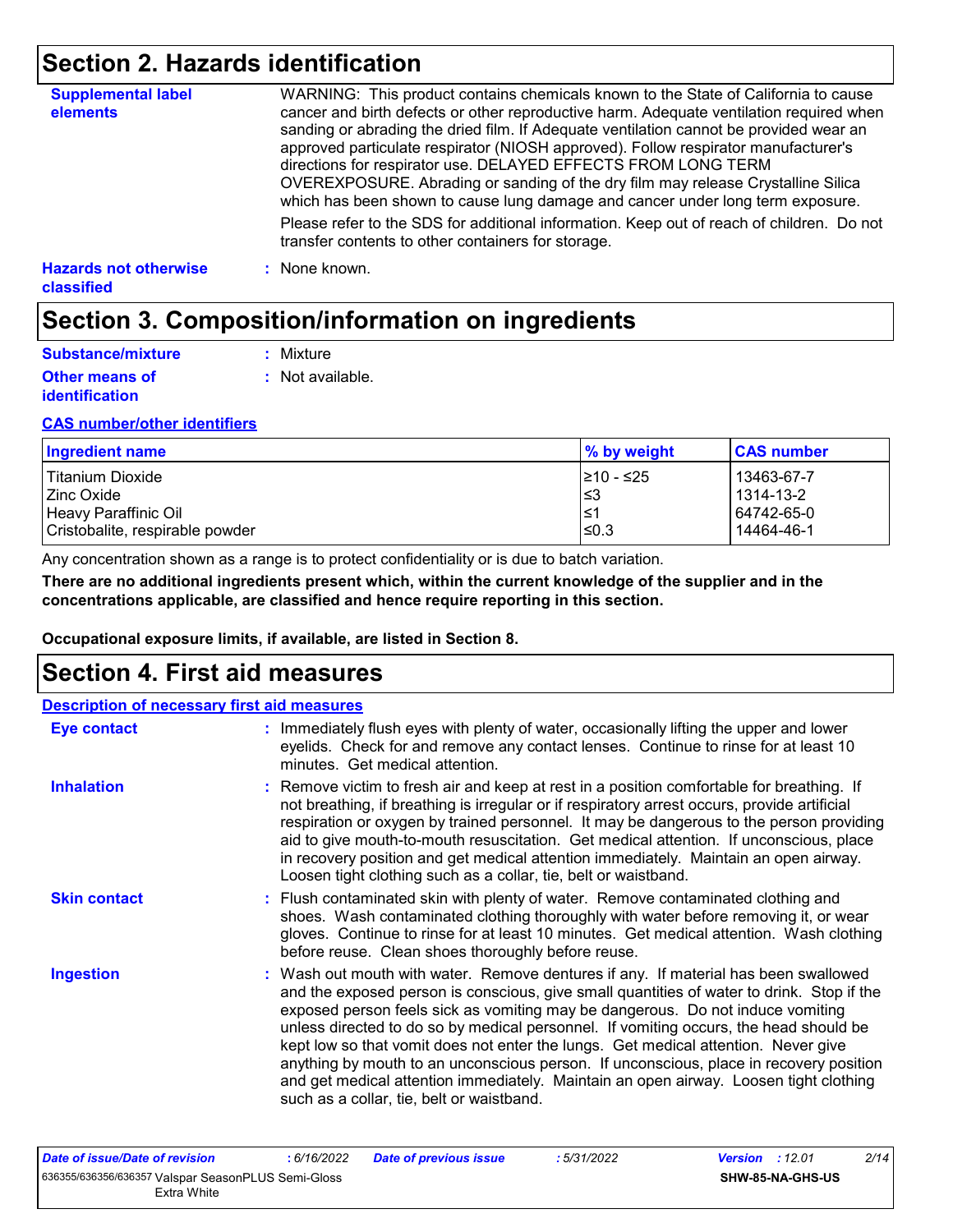# **Section 4. First aid measures**

| Most important symptoms/effects, acute and delayed |                                                                                                                                                                                                                                                                                                                                                                                                                 |  |
|----------------------------------------------------|-----------------------------------------------------------------------------------------------------------------------------------------------------------------------------------------------------------------------------------------------------------------------------------------------------------------------------------------------------------------------------------------------------------------|--|
| <b>Potential acute health effects</b>              |                                                                                                                                                                                                                                                                                                                                                                                                                 |  |
| <b>Eye contact</b>                                 | : No known significant effects or critical hazards.                                                                                                                                                                                                                                                                                                                                                             |  |
| <b>Inhalation</b>                                  | : No known significant effects or critical hazards.                                                                                                                                                                                                                                                                                                                                                             |  |
| <b>Skin contact</b>                                | : No known significant effects or critical hazards.                                                                                                                                                                                                                                                                                                                                                             |  |
| <b>Ingestion</b>                                   | : No known significant effects or critical hazards.                                                                                                                                                                                                                                                                                                                                                             |  |
| <b>Over-exposure signs/symptoms</b>                |                                                                                                                                                                                                                                                                                                                                                                                                                 |  |
| <b>Eye contact</b>                                 | : No specific data.                                                                                                                                                                                                                                                                                                                                                                                             |  |
| <b>Inhalation</b>                                  | : No specific data.                                                                                                                                                                                                                                                                                                                                                                                             |  |
| <b>Skin contact</b>                                | : No specific data.                                                                                                                                                                                                                                                                                                                                                                                             |  |
| <b>Ingestion</b>                                   | : No specific data.                                                                                                                                                                                                                                                                                                                                                                                             |  |
|                                                    | Indication of immediate medical attention and special treatment needed, if necessary                                                                                                                                                                                                                                                                                                                            |  |
| <b>Notes to physician</b>                          | : Treat symptomatically. Contact poison treatment specialist immediately if large<br>quantities have been ingested or inhaled.                                                                                                                                                                                                                                                                                  |  |
| <b>Specific treatments</b>                         | : No specific treatment.                                                                                                                                                                                                                                                                                                                                                                                        |  |
| <b>Protection of first-aiders</b>                  | : No action shall be taken involving any personal risk or without suitable training. If it is<br>suspected that fumes are still present, the rescuer should wear an appropriate mask or<br>self-contained breathing apparatus. It may be dangerous to the person providing aid to<br>give mouth-to-mouth resuscitation. Wash contaminated clothing thoroughly with water<br>before removing it, or wear gloves. |  |

**See toxicological information (Section 11)**

# **Section 5. Fire-fighting measures**

| <b>Extinguishing media</b>                               |                                                                                                                                                                                                     |
|----------------------------------------------------------|-----------------------------------------------------------------------------------------------------------------------------------------------------------------------------------------------------|
| <b>Suitable extinguishing</b><br>media                   | : Use an extinguishing agent suitable for the surrounding fire.                                                                                                                                     |
| <b>Unsuitable extinguishing</b><br>media                 | $:$ None known.                                                                                                                                                                                     |
| <b>Specific hazards arising</b><br>from the chemical     | : In a fire or if heated, a pressure increase will occur and the container may burst.                                                                                                               |
| <b>Hazardous thermal</b><br>decomposition products       | : Decomposition products may include the following materials:<br>carbon dioxide<br>carbon monoxide<br>metal oxide/oxides                                                                            |
| <b>Special protective actions</b><br>for fire-fighters   | : Promptly isolate the scene by removing all persons from the vicinity of the incident if<br>there is a fire. No action shall be taken involving any personal risk or without suitable<br>training. |
| <b>Special protective</b><br>equipment for fire-fighters | : Fire-fighters should wear appropriate protective equipment and self-contained breathing<br>apparatus (SCBA) with a full face-piece operated in positive pressure mode.                            |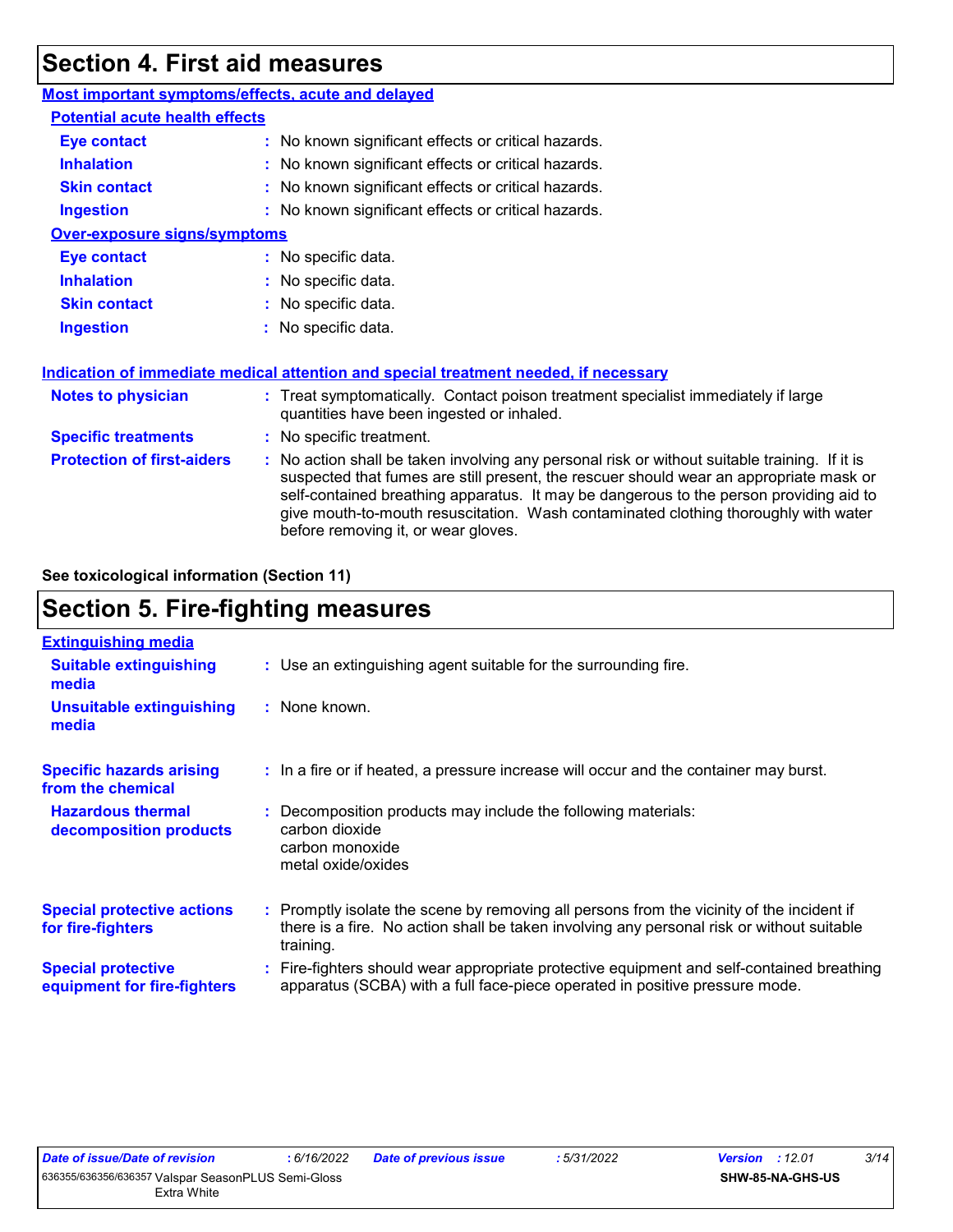# **Section 6. Accidental release measures**

|                                                              | <b>Personal precautions, protective equipment and emergency procedures</b>                                                                                                                                                                                                                                                                                                                                                                                                                                                                                                                                                                                                                                   |  |
|--------------------------------------------------------------|--------------------------------------------------------------------------------------------------------------------------------------------------------------------------------------------------------------------------------------------------------------------------------------------------------------------------------------------------------------------------------------------------------------------------------------------------------------------------------------------------------------------------------------------------------------------------------------------------------------------------------------------------------------------------------------------------------------|--|
| For non-emergency<br>personnel                               | : No action shall be taken involving any personal risk or without suitable training.<br>Evacuate surrounding areas. Keep unnecessary and unprotected personnel from<br>entering. Do not touch or walk through spilled material. Avoid breathing vapor or mist.<br>Provide adequate ventilation. Wear appropriate respirator when ventilation is<br>inadequate. Put on appropriate personal protective equipment.                                                                                                                                                                                                                                                                                             |  |
| For emergency responders                                     | : If specialized clothing is required to deal with the spillage, take note of any information in<br>Section 8 on suitable and unsuitable materials. See also the information in "For non-<br>emergency personnel".                                                                                                                                                                                                                                                                                                                                                                                                                                                                                           |  |
| <b>Environmental precautions</b>                             | : Avoid dispersal of spilled material and runoff and contact with soil, waterways, drains<br>and sewers. Inform the relevant authorities if the product has caused environmental<br>pollution (sewers, waterways, soil or air).                                                                                                                                                                                                                                                                                                                                                                                                                                                                              |  |
| <b>Methods and materials for containment and cleaning up</b> |                                                                                                                                                                                                                                                                                                                                                                                                                                                                                                                                                                                                                                                                                                              |  |
| <b>Small spill</b>                                           | : Stop leak if without risk. Move containers from spill area. Dilute with water and mop up<br>if water-soluble. Alternatively, or if water-insoluble, absorb with an inert dry material and<br>place in an appropriate waste disposal container. Dispose of via a licensed waste<br>disposal contractor.                                                                                                                                                                                                                                                                                                                                                                                                     |  |
| <b>Large spill</b>                                           | : Stop leak if without risk. Move containers from spill area. Approach release from<br>upwind. Prevent entry into sewers, water courses, basements or confined areas. Wash<br>spillages into an effluent treatment plant or proceed as follows. Contain and collect<br>spillage with non-combustible, absorbent material e.g. sand, earth, vermiculite or<br>diatomaceous earth and place in container for disposal according to local regulations<br>(see Section 13). Dispose of via a licensed waste disposal contractor. Contaminated<br>absorbent material may pose the same hazard as the spilled product. Note: see<br>Section 1 for emergency contact information and Section 13 for waste disposal. |  |

# **Section 7. Handling and storage**

### **Precautions for safe handling**

| <b>Protective measures</b>                                                       | : Put on appropriate personal protective equipment (see Section 8). Avoid exposure -<br>obtain special instructions before use. Do not handle until all safety precautions have<br>been read and understood. Do not get in eyes or on skin or clothing. Do not ingest.<br>Avoid breathing vapor or mist. If during normal use the material presents a respiratory<br>hazard, use only with adequate ventilation or wear appropriate respirator. Keep in the<br>original container or an approved alternative made from a compatible material, kept<br>tightly closed when not in use. Empty containers retain product residue and can be<br>hazardous. Do not reuse container. |
|----------------------------------------------------------------------------------|--------------------------------------------------------------------------------------------------------------------------------------------------------------------------------------------------------------------------------------------------------------------------------------------------------------------------------------------------------------------------------------------------------------------------------------------------------------------------------------------------------------------------------------------------------------------------------------------------------------------------------------------------------------------------------|
| <b>Advice on general</b><br>occupational hygiene                                 | : Eating, drinking and smoking should be prohibited in areas where this material is<br>handled, stored and processed. Workers should wash hands and face before eating,<br>drinking and smoking. Remove contaminated clothing and protective equipment before<br>entering eating areas. See also Section 8 for additional information on hygiene<br>measures.                                                                                                                                                                                                                                                                                                                  |
| <b>Conditions for safe storage,</b><br>including any<br><b>incompatibilities</b> | : Store in accordance with local regulations. Store in original container protected from<br>direct sunlight in a dry, cool and well-ventilated area, away from incompatible materials<br>(see Section 10) and food and drink. Store locked up. Keep container tightly closed<br>and sealed until ready for use. Containers that have been opened must be carefully<br>resealed and kept upright to prevent leakage. Do not store in unlabeled containers.<br>Use appropriate containment to avoid environmental contamination. See Section 10 for<br>incompatible materials before handling or use.                                                                            |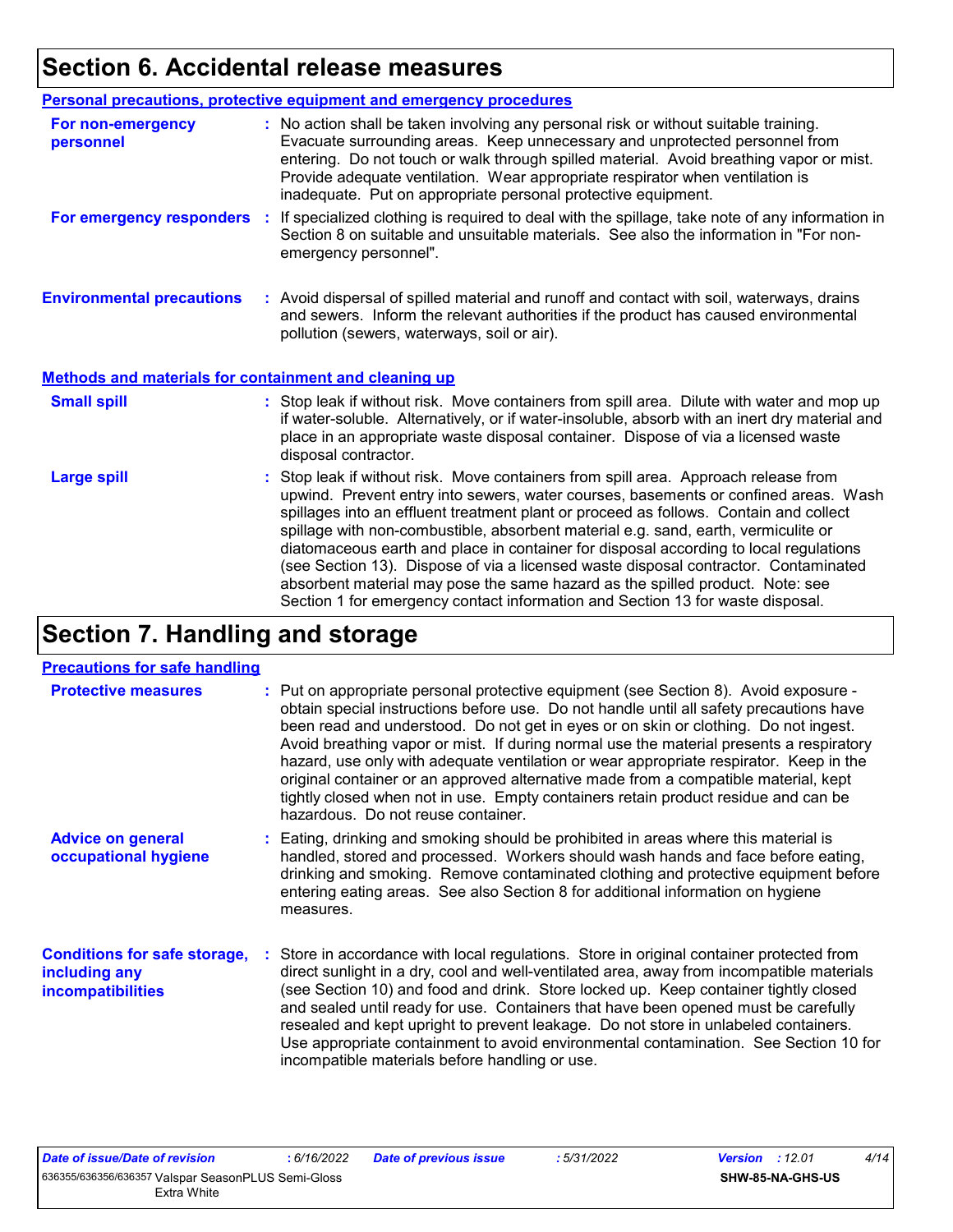# **Section 8. Exposure controls/personal protection**

### **Control parameters**

**Occupational exposure limits (OSHA United States)**

| <b>Ingredient name</b>          | CAS#       | <b>Exposure limits</b>                                                                                                                                                                                                                                                                                                                                                                                                                                                                                                                                                                       |
|---------------------------------|------------|----------------------------------------------------------------------------------------------------------------------------------------------------------------------------------------------------------------------------------------------------------------------------------------------------------------------------------------------------------------------------------------------------------------------------------------------------------------------------------------------------------------------------------------------------------------------------------------------|
| <b>Titanium Dioxide</b>         | 13463-67-7 | ACGIH TLV (United States, 1/2021).<br>TWA: 10 $mg/m3$ 8 hours.<br>OSHA PEL (United States, 5/2018).<br>TWA: 15 mg/m <sup>3</sup> 8 hours. Form: Total dust                                                                                                                                                                                                                                                                                                                                                                                                                                   |
| <b>Zinc Oxide</b>               | 1314-13-2  | NIOSH REL (United States, 10/2020).<br>CEIL: 15 mg/m <sup>3</sup> Form: Dust<br>TWA: 5 mg/m <sup>3</sup> 10 hours. Form: Dust and<br>fumes<br>STEL: 10 mg/m <sup>3</sup> 15 minutes. Form: Fume<br>OSHA PEL (United States, 5/2018).<br>TWA: 5 mg/m <sup>3</sup> 8 hours. Form: Fume<br>TWA: 5 mg/m <sup>3</sup> 8 hours. Form: Respirable<br>fraction<br>TWA: 15 mg/m <sup>3</sup> 8 hours. Form: Total dust<br>ACGIH TLV (United States, 1/2021).<br>TWA: 2 mg/m <sup>3</sup> 8 hours. Form: Respirable<br>fraction<br>STEL: 10 mg/m <sup>3</sup> 15 minutes. Form:<br>Respirable fraction |
| Heavy Paraffinic Oil            | 64742-65-0 | ACGIH TLV (United States, 1/2021).<br>TWA: 5 mg/m <sup>3</sup> 8 hours. Form: Inhalable<br>fraction<br>OSHA PEL (United States, 5/2018).<br>TWA: 5 mg/m <sup>3</sup> 8 hours.<br>NIOSH REL (United States, 10/2020).<br>TWA: 5 mg/m <sup>3</sup> 10 hours. Form: Mist<br>STEL: 10 mg/m <sup>3</sup> 15 minutes. Form: Mist                                                                                                                                                                                                                                                                   |
| Cristobalite, respirable powder | 14464-46-1 | OSHA PEL Z3 (United States, 6/2016).<br>TWA: 250 mppcf / 2 x (%SiO2+5) 8 hours.<br>Form: Respirable<br>TWA: 10 mg/m <sup>3</sup> / 2 x (%SiO2+2) 8 hours.<br>Form: Respirable<br>TWA: 30 mg/m <sup>3</sup> / 2 x (%SiO2+2) 8 hours.<br>Form: Total dust<br>OSHA PEL (United States, 5/2018).<br>TWA: 50 µg/m <sup>3</sup> 8 hours. Form: Respirable<br>dust<br>ACGIH TLV (United States, 1/2021).<br>TWA: 0.025 mg/m <sup>3</sup> 8 hours. Form:<br>Respirable fraction<br>NIOSH REL (United States, 10/2020).<br>TWA: 0.05 mg/m <sup>3</sup> 10 hours. Form: respirable<br>dust             |

**Occupational exposure limits (Canada)**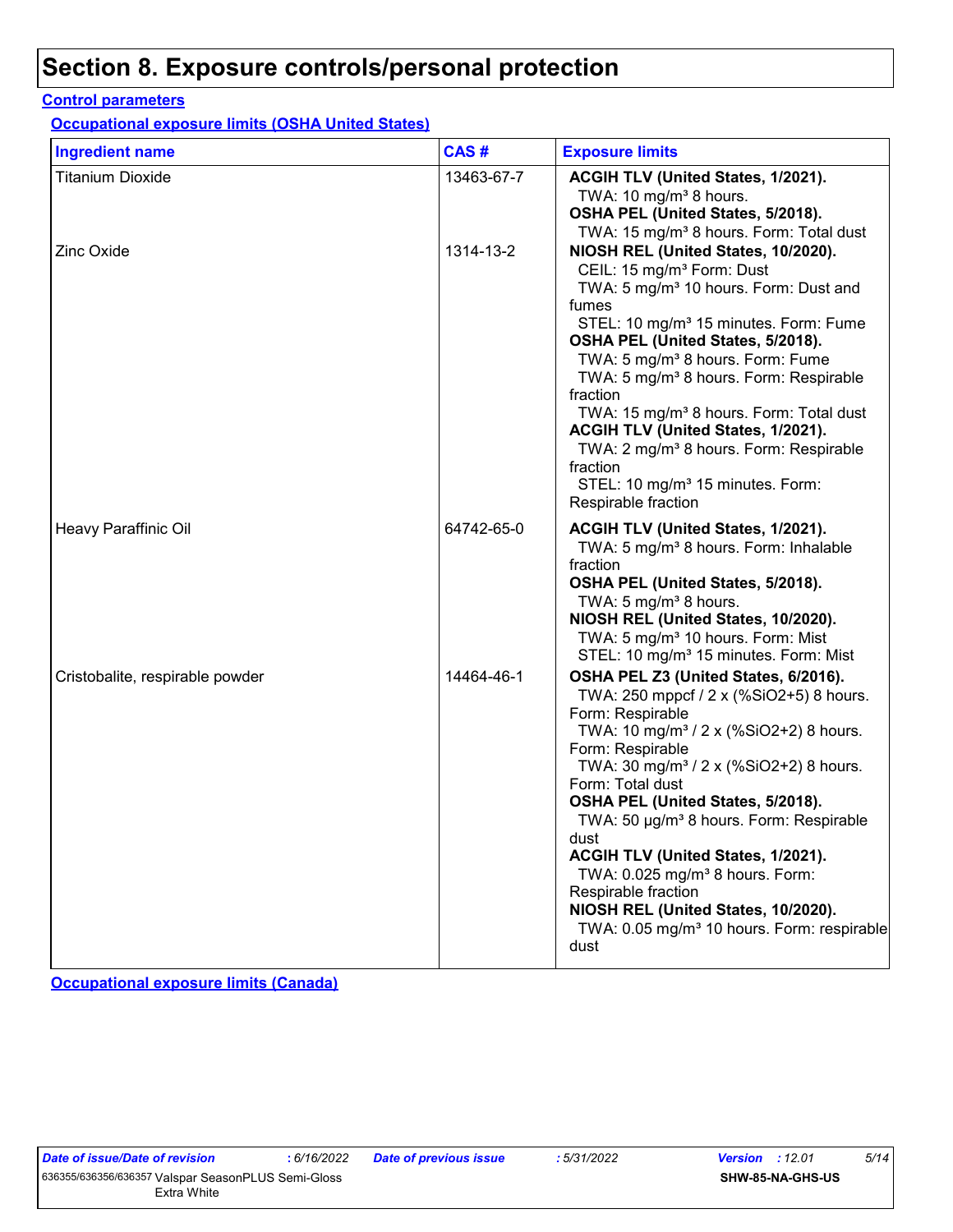| <b>Ingredient name</b> | CAS#       | <b>Exposure limits</b>                                                                                                                                                                                                                                                                                                                                                                                                                                                                                                                                                                                                                                                                                                                                                                                                                                                                                                                                                |
|------------------------|------------|-----------------------------------------------------------------------------------------------------------------------------------------------------------------------------------------------------------------------------------------------------------------------------------------------------------------------------------------------------------------------------------------------------------------------------------------------------------------------------------------------------------------------------------------------------------------------------------------------------------------------------------------------------------------------------------------------------------------------------------------------------------------------------------------------------------------------------------------------------------------------------------------------------------------------------------------------------------------------|
| Titanium dioxide       | 13463-67-7 | <b>CA British Columbia Provincial (Canada,</b><br>$6/2021$ ).<br>TWA: 10 mg/m <sup>3</sup> 8 hours. Form: Total dust<br>TWA: 3 mg/m <sup>3</sup> 8 hours. Form: respirable<br>fraction<br>CA Quebec Provincial (Canada, 6/2021).<br>TWAEV: 10 mg/m <sup>3</sup> 8 hours. Form: Total dust.<br>CA Alberta Provincial (Canada, 6/2018).<br>8 hrs OEL: 10 mg/m <sup>3</sup> 8 hours.<br>CA Ontario Provincial (Canada, 6/2019).<br>TWA: 10 mg/m <sup>3</sup> 8 hours.<br><b>CA Saskatchewan Provincial (Canada,</b><br>7/2013).<br>STEL: 20 mg/m <sup>3</sup> 15 minutes.<br>TWA: 10 mg/m <sup>3</sup> 8 hours.                                                                                                                                                                                                                                                                                                                                                          |
| <b>Zinc Oxide</b>      | 1314-13-2  | CA Alberta Provincial (Canada, 6/2018).<br>8 hrs OEL: 2 mg/m <sup>3</sup> 8 hours. Form:<br>Respirable<br>15 min OEL: 10 mg/m <sup>3</sup> 15 minutes. Form:<br>Respirable<br><b>CA British Columbia Provincial (Canada,</b><br>$6/2021$ ).<br>TWA: 2 mg/m <sup>3</sup> 8 hours. Form: Respirable<br>STEL: 10 mg/m <sup>3</sup> 15 minutes. Form:<br>Respirable<br>CA Quebec Provincial (Canada, 6/2021).<br>TWAEV: 2 mg/m <sup>3</sup> 8 hours. Form: Respirable<br>dust.<br>STEV: 10 mg/m <sup>3</sup> 15 minutes. Form:<br>Respirable dust.<br>CA Ontario Provincial (Canada, 6/2019).<br>TWA: 2 mg/m <sup>3</sup> 8 hours. Form: Respirable<br>particulate matter.<br>STEL: 10 mg/m <sup>3</sup> 15 minutes. Form:<br>Respirable particulate matter.<br><b>CA Saskatchewan Provincial (Canada,</b><br>7/2013).<br>STEL: 10 mg/m <sup>3</sup> 15 minutes. Form:<br>respirable dust and fume<br>TWA: 2 mg/m <sup>3</sup> 8 hours. Form: respirable<br>dust and fume |
| Cristobalite           | 14464-46-1 | <b>CA British Columbia Provincial (Canada,</b><br>$6/2021$ ).<br>TWA: 0.025 mg/m <sup>3</sup> 8 hours. Form:<br>Respirable<br>CA Quebec Provincial (Canada, 6/2021).<br>TWAEV: 0.05 mg/m <sup>3</sup> 8 hours. Form:<br>Respirable dust.<br>CA Alberta Provincial (Canada, 6/2018).<br>8 hrs OEL: 0.025 mg/m <sup>3</sup> 8 hours. Form:<br>Respirable particulate<br>CA Ontario Provincial (Canada, 6/2019).<br>TWA: 0.05 mg/m <sup>3</sup> 8 hours. Form: Respirable<br>particulate matter.                                                                                                                                                                                                                                                                                                                                                                                                                                                                         |

### 636355/636356/636357 Valspar SeasonPLUS Semi-Gloss Extra White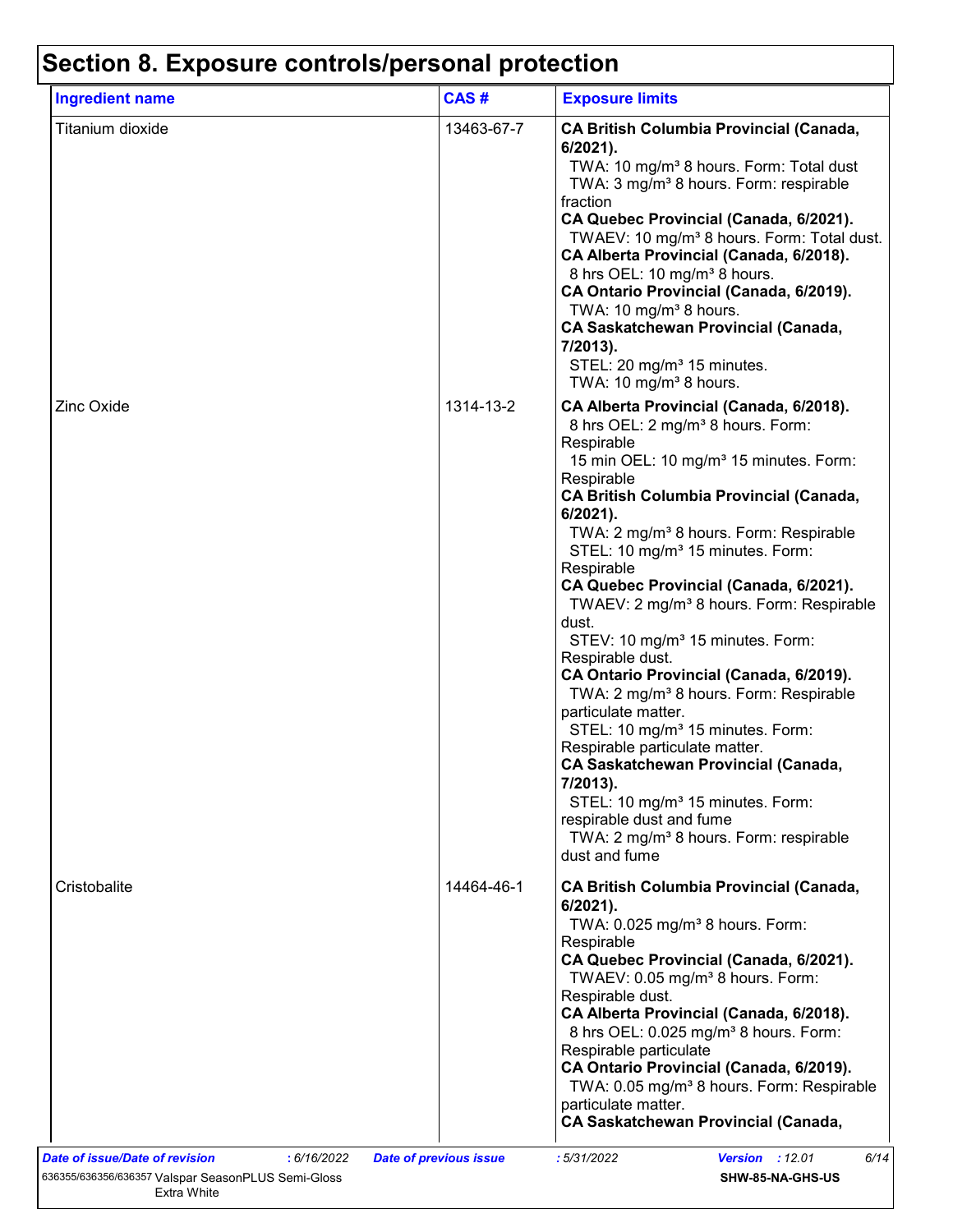# **Section 8. Exposure controls/personal protection**

|  | 7/2013).<br>TWA: 0.05 mg/m <sup>3</sup> 8 hours. Form: respirable<br>fraction |
|--|-------------------------------------------------------------------------------|
|--|-------------------------------------------------------------------------------|

#### **Occupational exposure limits (Mexico)**

|             | CAS#      | <b>Exposure limits</b>                                                                                                                                                         |
|-------------|-----------|--------------------------------------------------------------------------------------------------------------------------------------------------------------------------------|
| 'Zinc Oxide | 1314-13-2 | NOM-010-STPS-2014 (Mexico, 4/2016).<br>TWA: 2 mg/m <sup>3</sup> 8 hours. Form: Respirable<br>l fraction<br>STEL: 10 mg/m <sup>3</sup> 15 minutes. Form:<br>Respirable fraction |

| <b>Appropriate engineering</b><br>controls | If user operations generate dust, fumes, gas, vapor or mist, use process enclosures,<br>local exhaust ventilation or other engineering controls to keep worker exposure to<br>airborne contaminants below any recommended or statutory limits.                                                                                                                                                                                                                                                                                                                                                                         |  |
|--------------------------------------------|------------------------------------------------------------------------------------------------------------------------------------------------------------------------------------------------------------------------------------------------------------------------------------------------------------------------------------------------------------------------------------------------------------------------------------------------------------------------------------------------------------------------------------------------------------------------------------------------------------------------|--|
| <b>Environmental exposure</b><br>controls  | Emissions from ventilation or work process equipment should be checked to ensure<br>they comply with the requirements of environmental protection legislation. In some<br>cases, fume scrubbers, filters or engineering modifications to the process equipment<br>will be necessary to reduce emissions to acceptable levels.                                                                                                                                                                                                                                                                                          |  |
| <b>Individual protection measures</b>      |                                                                                                                                                                                                                                                                                                                                                                                                                                                                                                                                                                                                                        |  |
| <b>Hygiene measures</b>                    | : Wash hands, forearms and face thoroughly after handling chemical products, before<br>eating, smoking and using the lavatory and at the end of the working period.<br>Appropriate techniques should be used to remove potentially contaminated clothing.<br>Wash contaminated clothing before reusing. Ensure that eyewash stations and safety<br>showers are close to the workstation location.                                                                                                                                                                                                                      |  |
| <b>Eye/face protection</b>                 | : Safety eyewear complying with an approved standard should be used when a risk<br>assessment indicates this is necessary to avoid exposure to liquid splashes, mists,<br>gases or dusts. If contact is possible, the following protection should be worn, unless<br>the assessment indicates a higher degree of protection: safety glasses with side-<br>shields.                                                                                                                                                                                                                                                     |  |
| <b>Skin protection</b>                     |                                                                                                                                                                                                                                                                                                                                                                                                                                                                                                                                                                                                                        |  |
| <b>Hand protection</b>                     | : Chemical-resistant, impervious gloves complying with an approved standard should be<br>worn at all times when handling chemical products if a risk assessment indicates this is<br>necessary. Considering the parameters specified by the glove manufacturer, check<br>during use that the gloves are still retaining their protective properties. It should be<br>noted that the time to breakthrough for any glove material may be different for different<br>glove manufacturers. In the case of mixtures, consisting of several substances, the<br>protection time of the gloves cannot be accurately estimated. |  |
| <b>Body protection</b>                     | Personal protective equipment for the body should be selected based on the task being<br>performed and the risks involved and should be approved by a specialist before<br>handling this product.                                                                                                                                                                                                                                                                                                                                                                                                                      |  |
| <b>Other skin protection</b>               | : Appropriate footwear and any additional skin protection measures should be selected<br>based on the task being performed and the risks involved and should be approved by a<br>specialist before handling this product.                                                                                                                                                                                                                                                                                                                                                                                              |  |
| <b>Respiratory protection</b>              | Based on the hazard and potential for exposure, select a respirator that meets the<br>appropriate standard or certification. Respirators must be used according to a<br>respiratory protection program to ensure proper fitting, training, and other important<br>aspects of use.                                                                                                                                                                                                                                                                                                                                      |  |
|                                            |                                                                                                                                                                                                                                                                                                                                                                                                                                                                                                                                                                                                                        |  |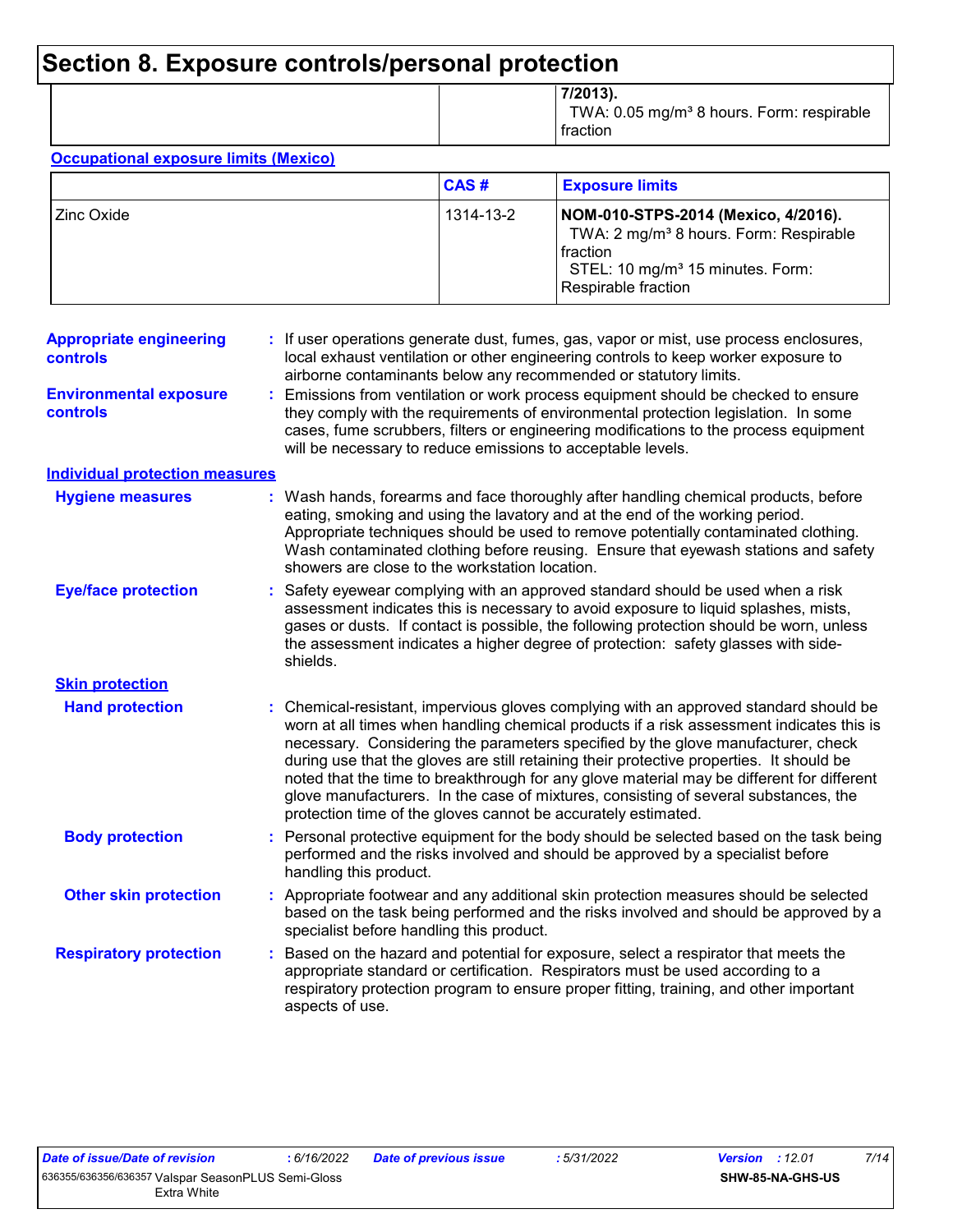# **Section 9. Physical and chemical properties**

The conditions of measurement of all properties are at standard temperature and pressure unless otherwise indicated.

| <b>Appearance</b>                                                 |                                                                |
|-------------------------------------------------------------------|----------------------------------------------------------------|
| <b>Physical state</b>                                             | $:$ Liquid.                                                    |
| <b>Color</b>                                                      | : Not available.                                               |
| Odor                                                              | : Not available.                                               |
| <b>Odor threshold</b>                                             | : Not available.                                               |
| pH                                                                | : 9                                                            |
| <b>Melting point/freezing point</b>                               | : Not available.                                               |
| <b>Boiling point, initial boiling</b><br>point, and boiling range | : $100^{\circ}$ C (212 $^{\circ}$ F)                           |
| <b>Flash point</b>                                                | : Closed cup: Not applicable.                                  |
| <b>Evaporation rate</b>                                           | $0.09$ (butyl acetate = 1)                                     |
| <b>Flammability</b>                                               | : Not available.                                               |
| Lower and upper explosion<br>limit/flammability limit             | : Not available.                                               |
| <b>Vapor pressure</b>                                             | : $2.3$ kPa (17.5 mm Hg)                                       |
| <b>Relative vapor density</b>                                     | : 1 [Air = 1]                                                  |
| <b>Relative density</b>                                           | : 1.17                                                         |
| <b>Solubility</b>                                                 | : Not available.                                               |
| <b>Partition coefficient: n-</b><br>octanol/water                 | : Not applicable.                                              |
| <b>Auto-ignition temperature</b>                                  | : Not available.                                               |
| <b>Decomposition temperature</b>                                  | : Not available.                                               |
| <b>Viscosity</b>                                                  | Kinematic (40°C (104°F)): >20.5 mm <sup>2</sup> /s (>20.5 cSt) |
| <b>Molecular weight</b>                                           | Not applicable.                                                |
| <b>Aerosol product</b>                                            |                                                                |
| <b>Heat of combustion</b>                                         | $: 1.199$ kJ/g                                                 |

# **Section 10. Stability and reactivity**

| <b>Reactivity</b>                                   | : No specific test data related to reactivity available for this product or its ingredients.              |
|-----------------------------------------------------|-----------------------------------------------------------------------------------------------------------|
| <b>Chemical stability</b>                           | : The product is stable.                                                                                  |
| <b>Possibility of hazardous</b><br><b>reactions</b> | : Under normal conditions of storage and use, hazardous reactions will not occur.                         |
| <b>Conditions to avoid</b>                          | : No specific data.                                                                                       |
| <b>Incompatible materials</b>                       | : No specific data.                                                                                       |
| <b>Hazardous decomposition</b><br>products          | : Under normal conditions of storage and use, hazardous decomposition products should<br>not be produced. |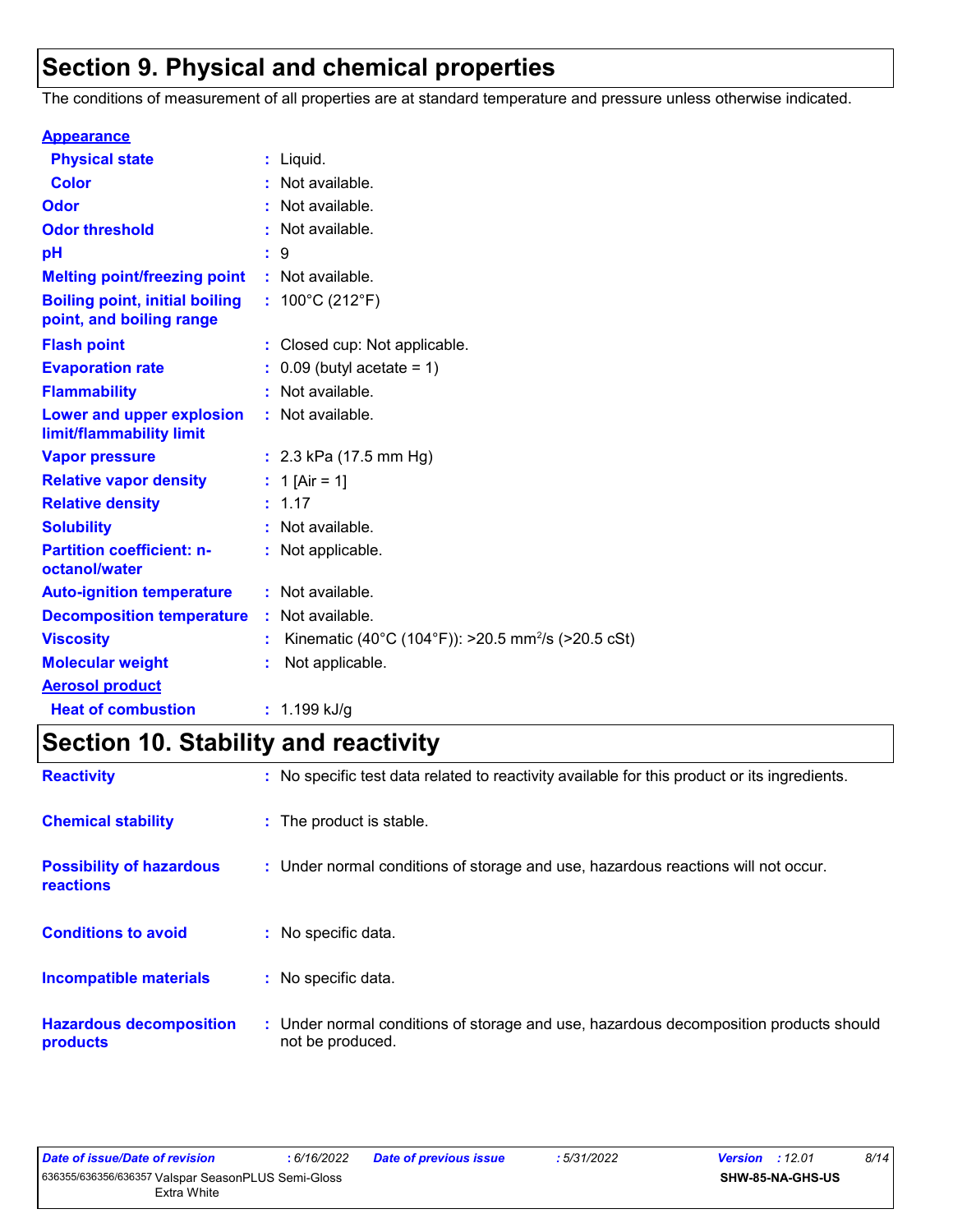# **Section 11. Toxicological information**

### **Information on toxicological effects**

#### **Acute toxicity**

| <b>Product/ingredient name</b> | <b>Result</b>            | <b>Species</b> | <b>Dose</b>                | <b>Exposure</b> |
|--------------------------------|--------------------------|----------------|----------------------------|-----------------|
| Heavy Paraffinic Oil           | LD50 Dermal<br>LD50 Oral | Rabbit<br>Rat  | >5000 mg/kg<br>>5000 mg/kg |                 |

### **Irritation/Corrosion**

| <b>Product/ingredient name</b> | <b>Result</b>         | <b>Species</b> | <b>Score</b> | <b>Exposure</b>               | <b>Observation</b> |
|--------------------------------|-----------------------|----------------|--------------|-------------------------------|--------------------|
| <b>Titanium Dioxide</b>        | Skin - Mild irritant  | Human          |              | 72 hours 300<br>ug l          | -                  |
| Zinc Oxide                     | Eyes - Mild irritant  | Rabbit         |              | l 24 hours 500                |                    |
|                                | lSkin - Mild irritant | Rabbit         |              | l mg<br>124 hours 500<br>  mg |                    |

#### **Sensitization**

Not available.

### **Mutagenicity**

Not available.

### **Carcinogenicity**

Not available.

### **Classification**

| <b>Product/ingredient name</b>                                | <b>OSHA</b> | <b>IARC</b> | <b>NTP</b>                      |
|---------------------------------------------------------------|-------------|-------------|---------------------------------|
| Titanium Dioxide<br>Cristobalite, respirable<br><b>powder</b> |             | 2Β          | Known to be a human carcinogen. |

### **Reproductive toxicity**

Not available.

#### **Teratogenicity**

Not available.

#### **Specific target organ toxicity (single exposure)**

Not available.

#### **Specific target organ toxicity (repeated exposure)**

| <b>Name</b>                     | <b>Category</b> | <b>Route of</b><br><b>exposure</b> | <b>Target organs</b> |
|---------------------------------|-----------------|------------------------------------|----------------------|
| Cristobalite, respirable powder | Category 1      | <b>l</b> inhalation                | respiratory tract    |

#### **Aspiration hazard**

| <b>Name</b>          | <b>Result</b>                  |
|----------------------|--------------------------------|
| Heavy Paraffinic Oil | ASPIRATION HAZARD - Category " |

#### **Information on the likely :** Not available.

**routes of exposure**

### **Potential acute health effects**

- 
- **Eye contact :** No known significant effects or critical hazards.
- **Inhalation :** No known significant effects or critical hazards.

| Date of issue/Date of revision                     | : 6/16/2022 | <b>Date of previous issue</b> | :5/31/2022 | <b>Version</b> : 12.01  | 9/14 |
|----------------------------------------------------|-------------|-------------------------------|------------|-------------------------|------|
| 636355/636356/636357 Valspar SeasonPLUS Semi-Gloss |             |                               |            | <b>SHW-85-NA-GHS-US</b> |      |
| Extra White                                        |             |                               |            |                         |      |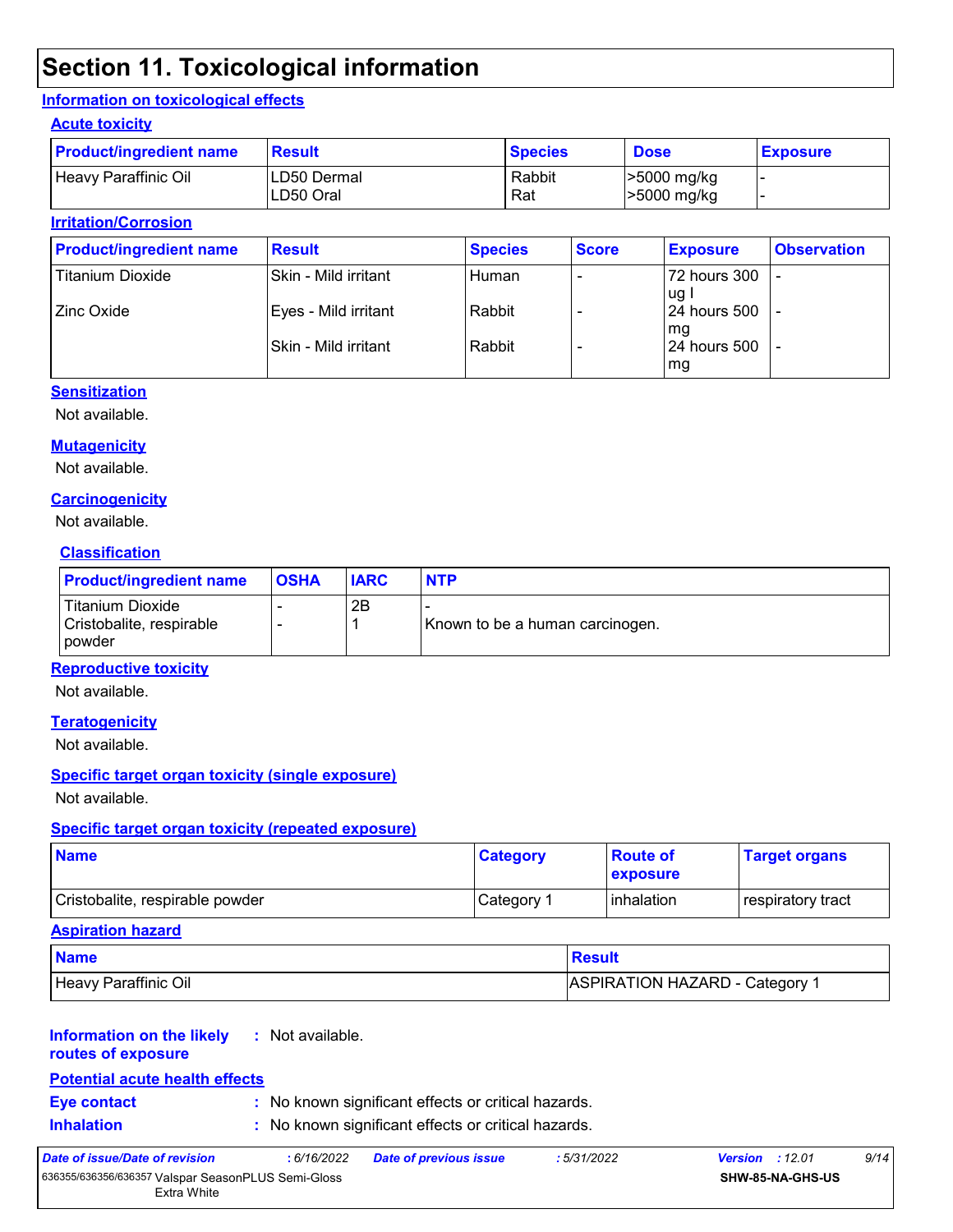### **Section 11. Toxicological information Skin contact :** No known significant effects or critical hazards.

|                  | The implicit biginned in one order of indication as: |
|------------------|------------------------------------------------------|
| <b>Ingestion</b> | : No known significant effects or critical hazards.  |

### **Symptoms related to the physical, chemical and toxicological characteristics**

| <b>Eye contact</b>  | : No specific data. |
|---------------------|---------------------|
| <b>Inhalation</b>   | : No specific data. |
| <b>Skin contact</b> | : No specific data. |
| <b>Ingestion</b>    | : No specific data. |

|                                                   | Delayed and immediate effects and also chronic effects from short and long term exposure |
|---------------------------------------------------|------------------------------------------------------------------------------------------|
| <b>Short term exposure</b>                        |                                                                                          |
| <b>Potential immediate</b><br><b>effects</b>      | : Not available.                                                                         |
| <b>Potential delayed effects : Not available.</b> |                                                                                          |
| <b>Long term exposure</b>                         |                                                                                          |
| <b>Potential immediate</b><br><b>effects</b>      | : Not available.                                                                         |
| <b>Potential delayed effects : Not available.</b> |                                                                                          |
| <b>Potential chronic health effects</b>           |                                                                                          |
| Not available.                                    |                                                                                          |
| <b>General</b>                                    | : No known significant effects or critical hazards.                                      |
| <b>Carcinogenicity</b>                            | : May cause cancer. Risk of cancer depends on duration and level of exposure.            |
| <b>Mutagenicity</b>                               | : No known significant effects or critical hazards.                                      |
| <b>Teratogenicity</b>                             | : No known significant effects or critical hazards.                                      |
| <b>Developmental effects</b>                      | : No known significant effects or critical hazards.                                      |
| <b>Fertility effects</b>                          | : No known significant effects or critical hazards.                                      |

**Numerical measures of toxicity** Not available. **Acute toxicity estimates**

# **Section 12. Ecological information**

#### **Toxicity**

| <b>Product/ingredient name</b> | <b>Result</b>                         | <b>Species</b>                    | <b>Exposure</b> |
|--------------------------------|---------------------------------------|-----------------------------------|-----------------|
| Titanium Dioxide               | Acute LC50 >1000000 µg/l Marine water | Fish - Fundulus heteroclitus      | 196 hours       |
| <b>Zinc Oxide</b>              | Acute IC50 1.85 mg/l Marine water     | Algae - Skeletonema costatum      | 196 hours       |
|                                | Acute LC50 98 µg/l Fresh water        | Daphnia - Daphnia magna -         | 48 hours        |
|                                |                                       | Neonate                           |                 |
|                                | Acute LC50 1.1 ppm Fresh water        | <b>Fish - Oncorhynchus mykiss</b> | 196 hours       |

### **Persistence and degradability**

Not available.

#### **Bioaccumulative potential**

| Date of issue/Date of revision                     | : 6/16/2022 | <b>Date of previous issue</b> | :5/31/2022 | 10/14<br><b>Version</b> : 12.01 |
|----------------------------------------------------|-------------|-------------------------------|------------|---------------------------------|
| 636355/636356/636357 Valspar SeasonPLUS Semi-Gloss |             |                               |            | <b>SHW-85-NA-GHS-US</b>         |
| Extra White                                        |             |                               |            |                                 |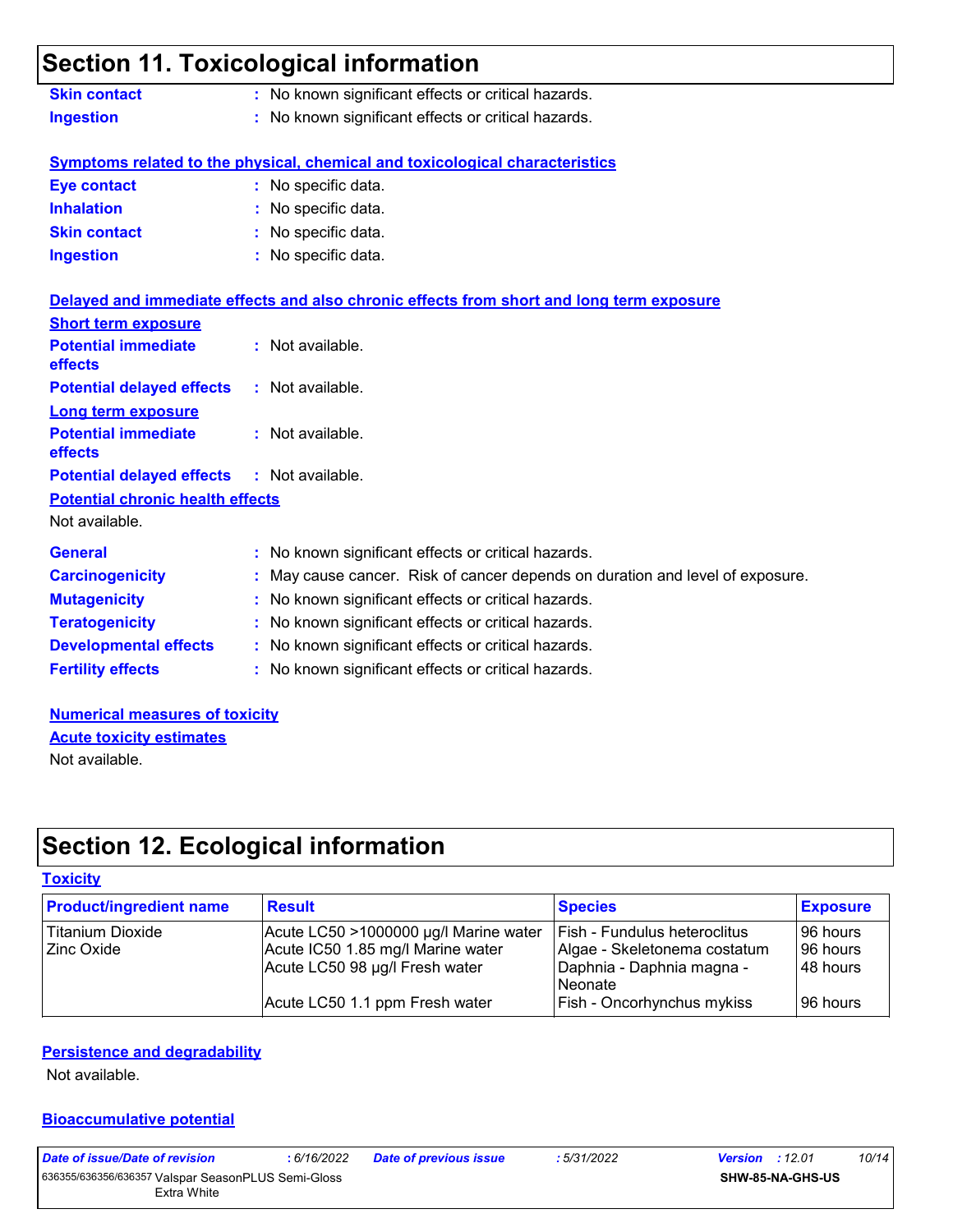# **Section 12. Ecological information**

| <b>Product/ingredient name</b> | $\mathsf{LogP}_\mathsf{ow}$ | <b>BCF</b> | <b>Potential</b> |
|--------------------------------|-----------------------------|------------|------------------|
| Zinc Oxide                     |                             | 28960      | high             |

### **Mobility in soil**

| <b>Soil/water partition</b> |  |
|-----------------------------|--|
| <b>coefficient (Koc)</b>    |  |

**:** Not available.

**Other adverse effects** : No known significant effects or critical hazards.

### **Section 13. Disposal considerations**

The generation of waste should be avoided or minimized wherever possible. Disposal of this product, solutions and any by-products should at all times comply with the requirements of environmental protection and waste disposal legislation and any regional local authority requirements. Dispose of surplus and non-recyclable products via a licensed waste disposal contractor. Waste should not be disposed of untreated to the sewer unless fully compliant with the requirements of all authorities with jurisdiction. Waste packaging should be recycled. Incineration or landfill should only be considered when recycling is not feasible. This material and its container must be disposed of in a safe way. Care should be taken when handling emptied containers that have not been cleaned or rinsed out. Empty containers or liners may retain some product residues. Avoid dispersal of spilled material and runoff and contact with soil, waterways, drains and sewers. **Disposal methods :**

# **Section 14. Transport information**

| Not regulated. | Not regulated.           |                |                                                                                                                |                                                                                                                                                                         |
|----------------|--------------------------|----------------|----------------------------------------------------------------------------------------------------------------|-------------------------------------------------------------------------------------------------------------------------------------------------------------------------|
|                |                          | Not regulated. | <b>UN3082</b>                                                                                                  | <b>UN3082</b>                                                                                                                                                           |
|                | ٠                        |                | <b>ENVIRONMENTALLY</b><br><b>HAZARDOUS</b><br>SUBSTANCE,<br>LIQUID, N.O.S.<br>(Zinc Pyrithione,<br>Zinc Oxide) | <b>ENVIRONMENTALLY</b><br><b>HAZARDOUS</b><br>SUBSTANCE,<br>LIQUID, N.O.S.<br>(Zinc Pyrithione,<br>Zinc Oxide).<br>Marine pollutant<br>(Zinc Pyrithione,<br>Zinc Oxide) |
|                | ۰                        |                | 9                                                                                                              | 9                                                                                                                                                                       |
| $\blacksquare$ | $\overline{\phantom{a}}$ |                | $\ensuremath{\mathsf{III}}\xspace$                                                                             | $\ensuremath{\mathsf{III}}\xspace$                                                                                                                                      |
| No.            | No.                      | No.            | Yes.                                                                                                           | Yes.                                                                                                                                                                    |
|                |                          |                |                                                                                                                |                                                                                                                                                                         |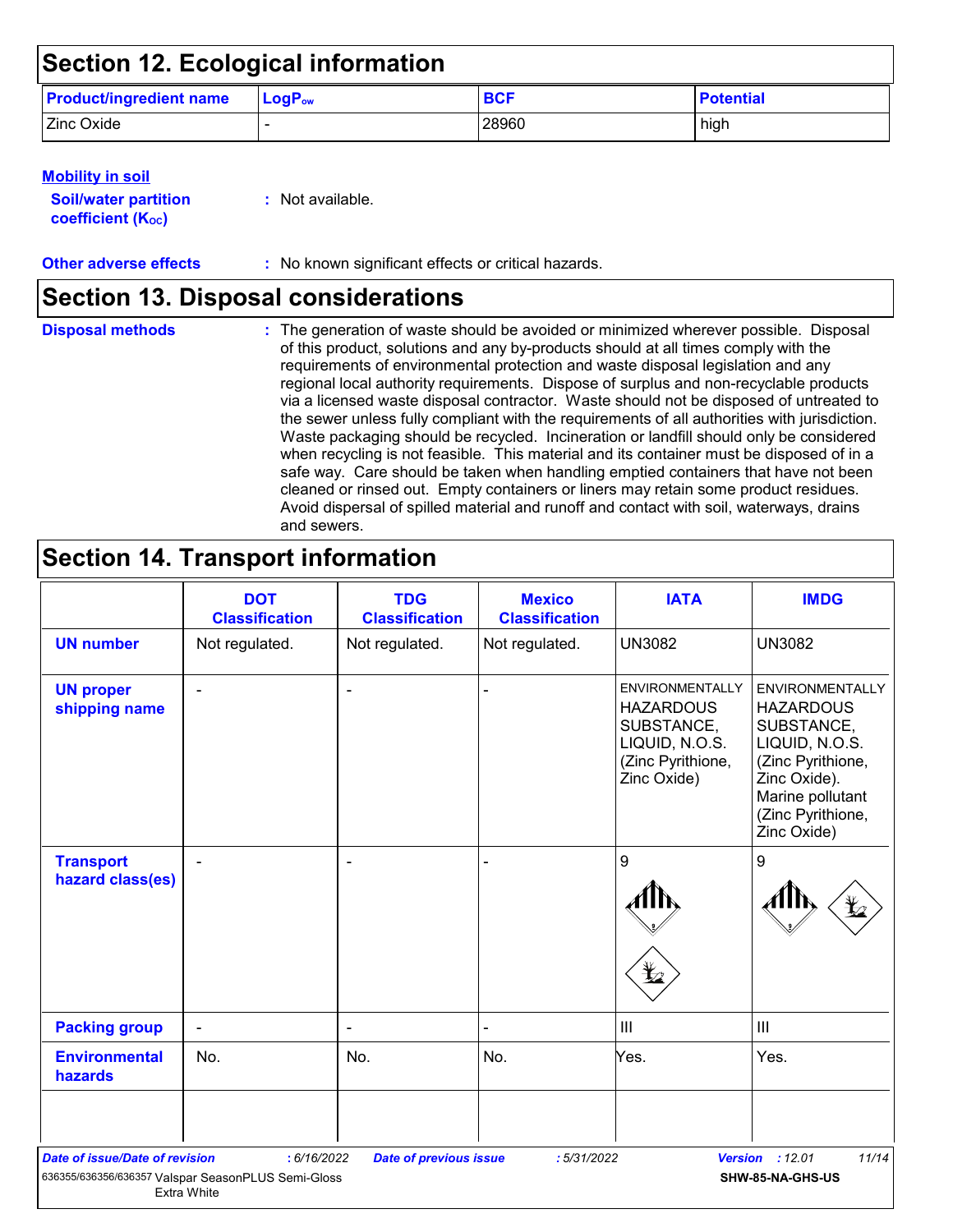| <b>Additional</b>                                        |                  |                                                                                                                                                                                                                                                                                                                                                                                                                                                                                                                                                                                                                                                                                     | This product is                                                                                                                                                                                            | This product is not                                                                                                                                                                                                                              |
|----------------------------------------------------------|------------------|-------------------------------------------------------------------------------------------------------------------------------------------------------------------------------------------------------------------------------------------------------------------------------------------------------------------------------------------------------------------------------------------------------------------------------------------------------------------------------------------------------------------------------------------------------------------------------------------------------------------------------------------------------------------------------------|------------------------------------------------------------------------------------------------------------------------------------------------------------------------------------------------------------|--------------------------------------------------------------------------------------------------------------------------------------------------------------------------------------------------------------------------------------------------|
| information                                              |                  |                                                                                                                                                                                                                                                                                                                                                                                                                                                                                                                                                                                                                                                                                     | not regulated as<br>a dangerous<br>good when<br>transported in<br>sizes of ≤5 L or<br>≤5 kg, provided<br>the packagings<br>meet the general<br>provisions of<br>5.0.2.4.1<br>$5.0.2.6.1.1$ and<br>5.0.2.8. | regulated as a<br>dangerous good<br>when transported<br>in sizes of ≤5 L or<br>≤5 kg, provided<br>the packagings<br>meet the general<br>provisions of<br>4.1.1.1, 4.1.1.2<br>and 4.1.1.4 to<br>4.1.1.8.<br><b>Emergency</b><br>schedules F-A, S- |
| <b>Special precautions for user :</b>                    |                  | Multi-modal shipping descriptions are provided for informational purposes and do not<br>consider container sizes. The presence of a shipping description for a particular<br>mode of transport (sea, air, etc.), does not indicate that the product is packaged<br>suitably for that mode of transport. All packaging must be reviewed for suitability<br>prior to shipment, and compliance with the applicable regulations is the sole<br>responsibility of the person offering the product for transport. People loading and<br>unloading dangerous goods must be trained on all of the risks deriving from the<br>substances and on all actions in case of emergency situations. |                                                                                                                                                                                                            |                                                                                                                                                                                                                                                  |
| <b>Transport in bulk according</b><br>to IMO instruments | : Not available. |                                                                                                                                                                                                                                                                                                                                                                                                                                                                                                                                                                                                                                                                                     |                                                                                                                                                                                                            |                                                                                                                                                                                                                                                  |

### **Section 15. Regulatory information**

**TSCA 5(a)2 proposed significant new use rules**: 5-Chloro-2-methylisothiazolinone; 2-Methyl-4-isothiazolin-3-one

### **SARA 313**

SARA 313 (40 CFR 372.45) supplier notification can be found on the Environmental Data Sheet.

### **California Prop. 65**

WARNING: This product contains chemicals known to the State of California to cause cancer and birth defects or other reproductive harm.

| <b>International regulations</b> |                                                              |
|----------------------------------|--------------------------------------------------------------|
| <b>International lists</b>       | : Australia inventory (AIIC): Not determined.                |
|                                  | China inventory (IECSC): Not determined.                     |
|                                  | Japan inventory (CSCL): Not determined.                      |
|                                  | Japan inventory (ISHL): Not determined.                      |
|                                  | Korea inventory (KECI): Not determined.                      |
|                                  | New Zealand Inventory of Chemicals (NZIoC): Not determined.  |
|                                  | Philippines inventory (PICCS): Not determined.               |
|                                  | Taiwan Chemical Substances Inventory (TCSI): Not determined. |
|                                  | Thailand inventory: Not determined.                          |
|                                  | Turkey inventory: Not determined.                            |
|                                  | Vietnam inventory: Not determined.                           |
|                                  |                                                              |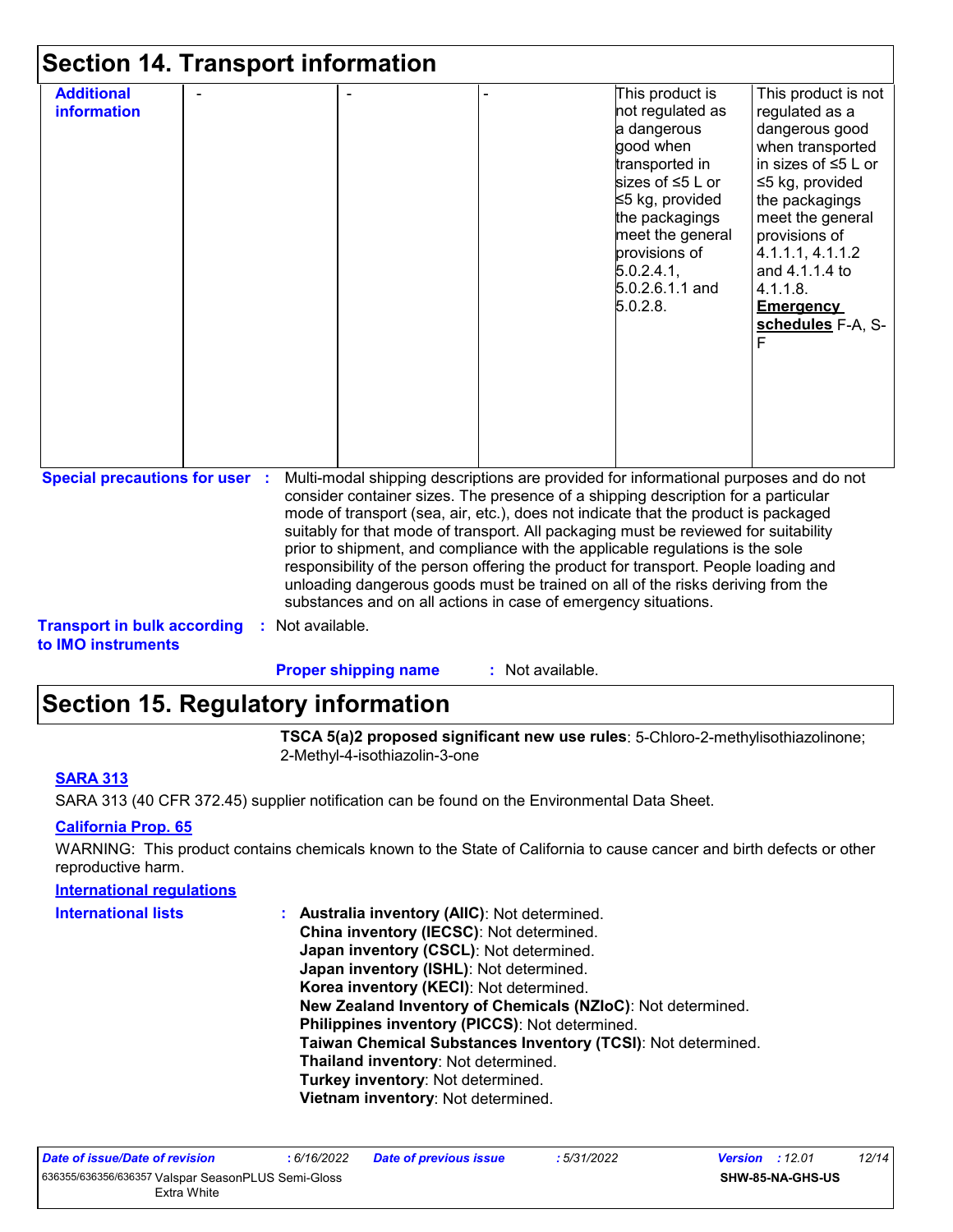# **Section 16. Other information**

**Hazardous Material Information System (U.S.A.)**



**The customer is responsible for determining the PPE code for this material. For more information on HMIS® Personal Protective Equipment (PPE) codes, consult the HMIS® Implementation Manual.**

**Caution: HMIS® ratings are based on a 0-4 rating scale, with 0 representing minimal hazards or risks, and 4 representing significant hazards or risks. Although HMIS® ratings and the associated label are not required on SDSs or products leaving a facility under 29 CFR 1910.1200, the preparer may choose to provide them. HMIS® ratings are to be used with a fully implemented HMIS® program. HMIS® is a registered trademark and service mark of the American Coatings Association, Inc.**

**Procedure used to derive the classification**

|                                   | <b>Justification</b>                                                                                                                                                                                                                                                                                                                                                                                                                                                                                                                                                                                         |                    |
|-----------------------------------|--------------------------------------------------------------------------------------------------------------------------------------------------------------------------------------------------------------------------------------------------------------------------------------------------------------------------------------------------------------------------------------------------------------------------------------------------------------------------------------------------------------------------------------------------------------------------------------------------------------|--------------------|
| CARCINOGENICITY - Category 1A     |                                                                                                                                                                                                                                                                                                                                                                                                                                                                                                                                                                                                              | Calculation method |
| <b>History</b>                    |                                                                                                                                                                                                                                                                                                                                                                                                                                                                                                                                                                                                              |                    |
| <b>Date of printing</b>           | : 6/16/2022                                                                                                                                                                                                                                                                                                                                                                                                                                                                                                                                                                                                  |                    |
| Date of issue/Date of<br>revision | : 6/16/2022                                                                                                                                                                                                                                                                                                                                                                                                                                                                                                                                                                                                  |                    |
| Date of previous issue            | : 5/31/2022                                                                                                                                                                                                                                                                                                                                                                                                                                                                                                                                                                                                  |                    |
| <b>Version</b>                    | : 12.01                                                                                                                                                                                                                                                                                                                                                                                                                                                                                                                                                                                                      |                    |
| <b>Key to abbreviations</b>       | $:$ ATE = Acute Toxicity Estimate<br>BCF = Bioconcentration Factor<br>GHS = Globally Harmonized System of Classification and Labelling of Chemicals<br>IATA = International Air Transport Association<br>IBC = Intermediate Bulk Container<br><b>IMDG = International Maritime Dangerous Goods</b><br>LogPow = logarithm of the octanol/water partition coefficient<br>MARPOL = International Convention for the Prevention of Pollution From Ships, 1973<br>as modified by the Protocol of 1978. ("Marpol" = marine pollution)<br>$N/A = Not available$<br>SGG = Segregation Group<br>$UN = United Nations$ |                    |

**Indicates information that has changed from previously issued version.**

### **Notice to reader**

**It is recommended that each customer or recipient of this Safety Data Sheet (SDS) study it carefully and consult resources, as necessary or appropriate, to become aware of and understand the data contained in this SDS and any hazards associated with the product. This information is provided in good faith and believed to be accurate as of the effective date herein. However, no warranty, express or implied, is given. The information presented here applies only to the product as shipped. The addition of any material can change the composition, hazards and risks of the product. Products shall not be repackaged, modified, or tinted except as specifically instructed by the manufacturer, including but not limited to the incorporation of products not specified by the manufacturer, or the use or addition of products in proportions not specified by the manufacturer. Regulatory requirements are subject to change and may differ between various locations and jurisdictions. The customer/buyer/user is responsible to ensure that his activities comply with all country, federal, state, provincial or local laws. The conditions for use of the product are not under the control of the manufacturer; the customer/buyer/user is responsible to determine the conditions necessary for the safe use of this product. The customer/buyer/user should not use the product for any purpose other than the purpose shown in the applicable section of this SDS without first referring to the supplier and obtaining written handling instructions. Due to the proliferation of sources for information such as manufacturer-specific SDS, the manufacturer cannot be responsible for SDSs**